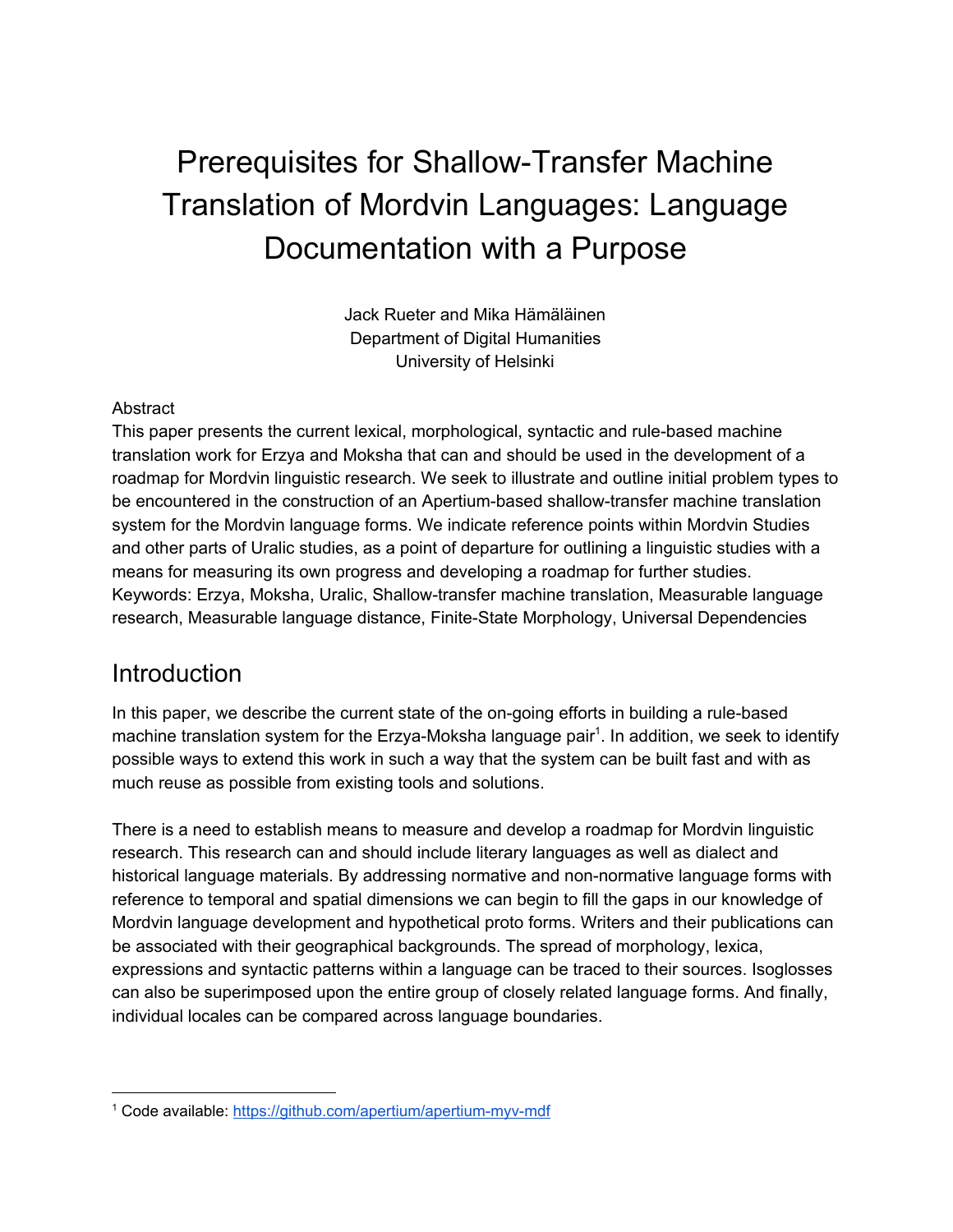Linguistic descriptions of the Mordvin language forms Erzya, Moksha and Shoksha (cf. Rueter & Erina 2018) are often laboratory in character. When done by non-native speakers, the elementary purpose of language is often left out – communication. Non-native research typically attempts to treat the languages either as one conglomerate Mordvin or as a pool of knowledge to glean for typological features (Zaicz 1995; Gheno 1995; Hamari 2007; Keresztes 2011). Even when research is conducted by native speakers on the individual language level, not enough attention is paid to the inspection of transferable knowledge; each language is seen as a masterpiece in its own right with little if any energy devoted to translation, i.e. information transfer (cf. Evsevʹev 1928/29; EKM 2000; MKM 2000; MKS 2008; EKS 2011).

## Related Work

While there has been several machine learning attempts to model machine translation in a low-resourced scenario, these approaches do not deal with endangered languages. For example, Kocmi & Bojar (2018) experiment with neural machine translation on big European languages and Arabic, Hämäläinen & Alnajjar (2019a) propose a template-based neural approach for Finnish to English, Ngo et al. (2020) treat Vietnamese as a low-resourced language. As these approaches are based on neural networks, they are data intensive to such a degree that simply is not possible in the endangered language scenario. For this reason, rule-based systems are more suitable for tackling the task.

One line of rule-based work focuses on modelling morphology of a language. Rule-based methods have been used for majority languages such as Finnish (Pirinen, 2015) and Russian (Reynolds, 2016). Rule-based morphology has also been developed for many endangered languages such as the Mordvinic languages (Rueter et al., 2020), Plains Cree (Snoek et al., 2014), Skolt Sami (Rueter & Hämäläinen, 2020), Tatar (Salimzyanov et al., 2013) and Kven (Trosterud et al., 2017). Rule-based morphology can also play an important role in higher level natural language generation tasks (Hämäläinen & Rueter, 2018; Hämäläinen & Alnajjar, 2019b)

Syntax and disambiguation have also been tackled with rule-based methods for several endangered languages (Uí Dhonnchadha & van Genabith 2006; Trosterud, 2009). More recently, there have been efforts for using rule-based methods together with neural networks to achieve the same goal (Ens et al., 2019; Hämäläinen & Wiechetek, 2020). A variety of dictionary building methods has also emerged for language documentation (Garrett, 2018; Rueter & Hämäläinen, 2017). These tools provide a valuable resource for rule-based language modeling.

Apertium (Forcada et al., 2011) is a toolbox for developing rule-based machine translation systems. It uses other rule-based tools such as morphological generators and analyzers to conduct machine translation between a language pair. Apertium has been used successfully for many languages such as Finnish (Pirinen, 2019), Kazakh (Sundetova et al., 2014) Tatar and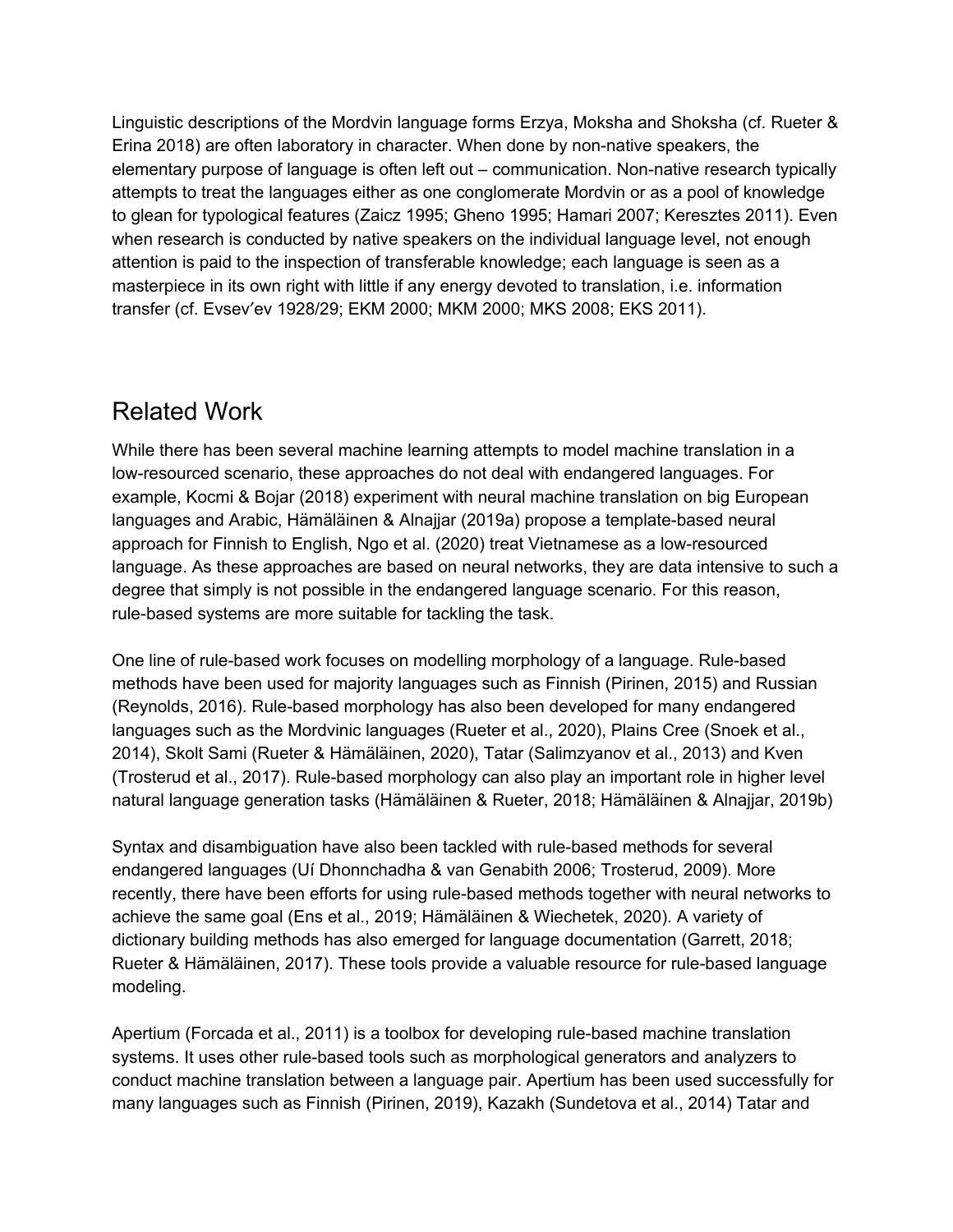Bashkir (Tyers et al., 2012). As its strength has been proven with many other languages, it is only natural that our work would be based on Apertium.

Treebanks provide a valuable resource for both linguistic and language technology research. The work on Komi-Permyak (Rueter, Partanen & Ponomareva, 2020) and Komi-Zyrian (Partanen et al., 2018) treebanks have been coordinated so that they also contain parallel sentences. Additionally, the tagging schemes are aligned with one another. Currently there is no Udmurt treebank, but we believe its emergence is only a matter of time.

# Shallow-Transfer Machine Translation

Shallow-transfer machine translation can be most effective for translation between closely related languages (see Corbí Bellot et al., 2005). The idea behind this is that vocabulary, morphological categories and syntactic constructions have extensive reflexes in both the source and target languages. For people familiar with Erzya and Moksha studies (Rueter, Hämäläinen & Partanen, 2020)

In order to achieve low-transfer machine translation, a bilingual vocabulary is needed between the language pair. This can either be done manually or by deriving such a vocabulary automatically from multilingual dictionaries (see Hämäläinen et al., 2018). A recent development for manually building such dictionaries for Apertium has been the introduction of a web-based tool (Alnajjar et al., 2020) that makes it possible for non-technical people to contribute in building such resources.

Research in Erzya and Moksha can be done with the help of computer technology. This means that there are open-source descriptions of morphology, vocabulary, syntax, and translation research that can be found and are available on-line.

Since 1998, Rueter has been working on the finite-state description of the Erzyan and Moksha languages. Although most of the application of this work have not appeared until the last decade in the form of vocabularies and morphology, on the one hand (see Rueter 2014; Moshagen et al 2014; Hämäläinen 2019) and the description of Universal Dependencies, on the other (Rueter & Tyers 2018) and the task of improving their harmonization (Partanen & Rueter 2019). With this in mind, it becomes possible to evaluate language research studies with the help of a rule-based translation system - in the Apertium project, based on shallow transfer.

The concept of applying shallow-transfer machine translation to measurement of linguistic diversity is relatively new. It involves combining three areas of language research into one project. As such it requires correlating parallel understanding and research of vocabulary, morphology and syntax in one formal field. This implies going beyond the achievements of comparative linguistics, thanks to which we have an understanding of etymologically related vocabulary and morphology. It also challenges earlier concepts of synonymy by introducing the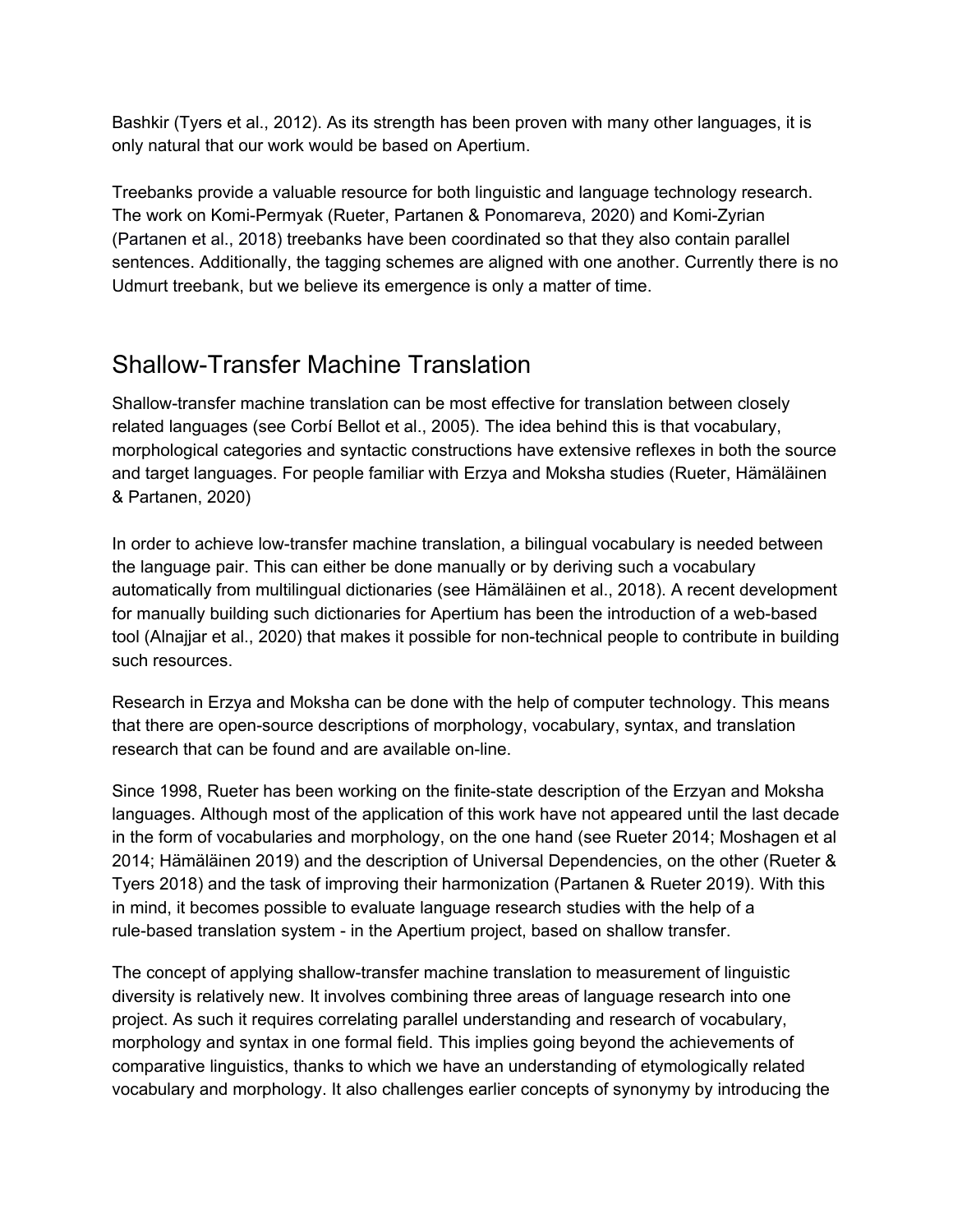requirement for the transfer of synonymous information from one linguistic community to another.

So what exactly is shallow-transfer rule-based translation and what does it provide as an engine for dialect and language research. In principle, the shallow transfer system will transfer the Erzya word *psakazo* 'his / her cat (nominative singular)' to the Moksha equivalent *katots* 'his / her cat (nominative singular)' in a three-step process. First, the word *psakazo* is analyzed with an FST (finite-state transducer) based morphological analyzer as *psaka*+N+Sg+Nom+PxSg3. Second, the Erzya noun *psaka* 'cat' is aligned with the corresponding Moksha word *kata* 'cat' using a vocabulary. Finally, the Moksha word *kata* 'cat' is generated with the equivalent morpho-semantic information, i.e. *kata+*N+Sg+Nom+PxSg3, which results in *katots* 'his / her cat' when inflected with an FST based morphological generator. When studying native speech, the Erzya word *psaka* has synonyms in *katka* and *pisaj*, and in Moksha there is at least a false friend for the Erzya, i.e. in Moksha one word for 'cat' is *kiska* (whereas *kiska* in Erzya means 'dog').

At the syntactic level, this same three-step process should be utilized for obtaining single readings or analyses for word forms in context. Without context, four distinct Moksha noun forms can be identified for possible syntactic functions (see examples 1.a-d), where the category of number is combined with the cases nominative and genitive and first person singular possession marker.

- (1.a) *katoźe*: *kata*+N.Sg.Nom.PxSg1
- (1.b) *katoźeń*: *kata*+N.Sg.Gen.PxSg1
- (1.c) *katońe*: *kata*+N.Pl+Nom.PxSg1
- (1.d) *katońeń*: *kata*+N.Pl.Gen.PxSg1

When the same morpho-semantic information is transferred to Erzya, however, what Moksha renders as four becomes two or possibly one singular form (see examples 2.a-d).

(2.a) *psaka*+N.Sg.Nom.PxSg1: *psakam* (2.b) *psaka*+N.Sg.Gen.PxSg1: *psakam*, *psakan* (2.c) *psaka*+N.Pl+Nom.PxSg1: *psakan*, *psakam* (2.d) *psaka*+N.Pl.Gen.PxSg1: *psakan*, *psakam*

The only information we can obtain without context is that the form *psakan* in <*n*> cannot indicate nominative singular. Hence, a laboratory translation can, indeed, be made from Moksha to Erzya, on the one hand, resulting in the loss of distinctions in the categories of number and case if no context is present to retain the information. A reverse translation, on the other hand,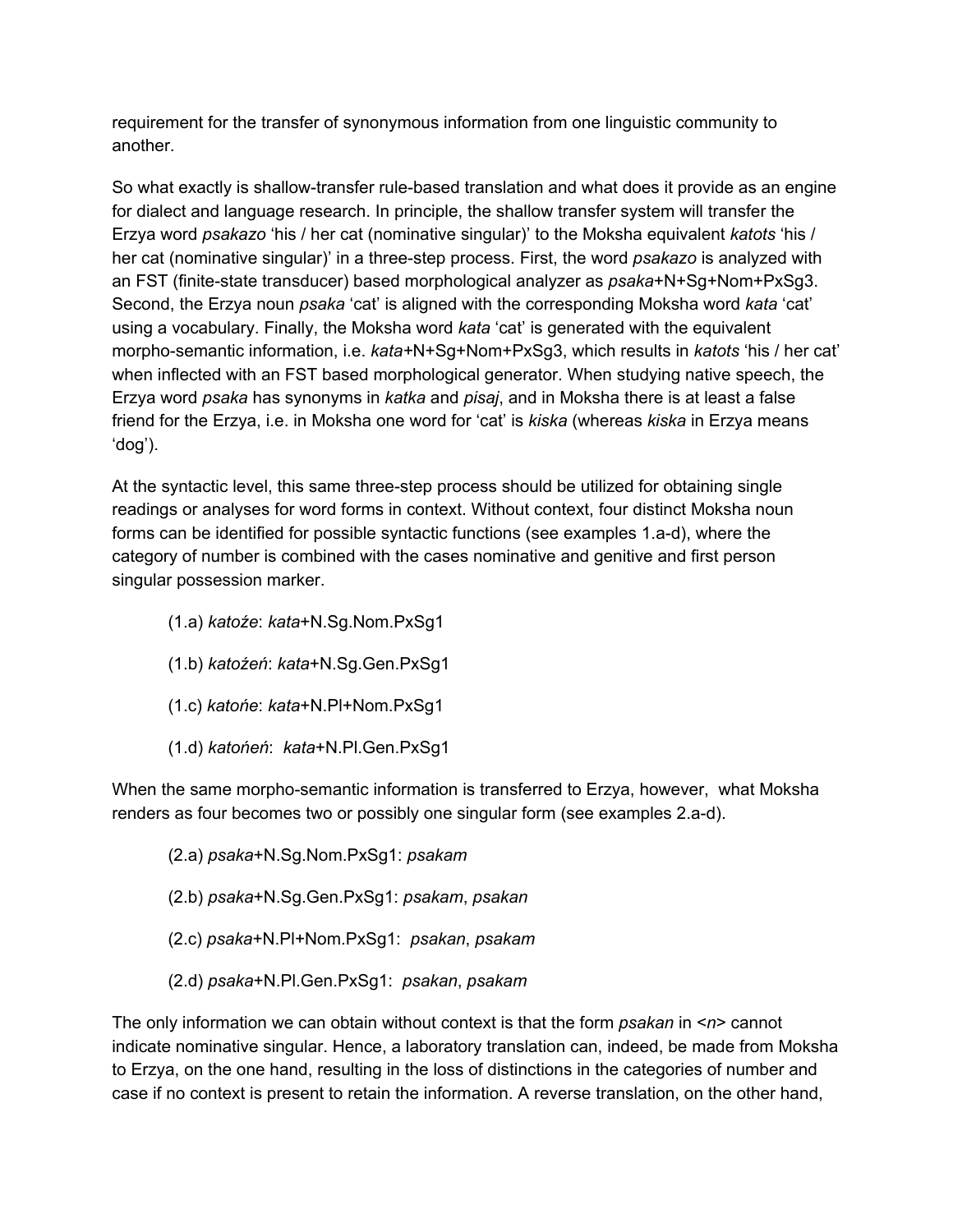will be useless without a context, as the single form *psakam* 'my cat' potentially introduces four possibilities for generation => *kata*+N.Sg.Nom.PxSg1, *kata*+N.Pl.Nom.PxSg1, *kata*+N.Sg.Gen.PxSg1, *kata*+N.Pl.Gen.PxSg1.

Thus, the development of a working translation system will provide grounds for expanding research on the dialects and languages of the closely related Mordvin languages, and, we hope, it will indicate research objects for a fuller coverage of language description.

Albeit, morphological comparisons have been proposed for the alignment of otherwise diverse morpho-syntactic readings, but there are still matters of unknown correlations (see examples 1–4). Problems in establishing parallels between morphological categories in the source and target languages can be found in nouns, numerals and verbs (c.f. Rueter, Partanen & Ponomareva, 2020).

The nominal declension affords an intricate interface between Erzya and Moksha. Where Erzya has definite marking for 9–10 singular cases and 12–13 plural cases (Rueter 2010: 99–100), Moksha only attests to three cases in the definite declensions. Useful contemplation of this asymmetry can be detected, e.g. Keresztes (2011: 68; Zaicz 1990) draws a parallel between analytic and synthetic expression in Erzya noun morphology and analytic expression in Moksha. In communication, however, one is not interested in the etymological parallels that can be drawn between constructions, instead there is a need for semantic parallels. Thus the Keresztes solution, where five prolative forms in Erzya can be equated with three in Moksha must be adjusted. First, whereas Erzya uses the elative case in both nouns and postpositions, Moksha uses an elative form in the indefinite nominal declension but an ablative form in the postpostion. Second, we do not know whether the Erzya and Moksha categories of definiteness are parallel, as comparative studies of definiteness in Uralic language pays little attention to the Mordvin languages where definite/determinate marking are distinguished from possessive marking (see Tikhonova 1966), and insufficient data is present for comparison of Mordvin and Mordvin speakers of Russian, such as Avvakum (cf. Abramov V. K. 2003: 97; Yurayong 2020: 100–101, 105–106). And third, we do not know what the exact correlations are between the Erzya five and the Moksha three (see examples 3–4).

| (3a)                      |
|---------------------------|
| (myv) kudo-sto            |
| house N-SP.Ela.Indef      |
| (3b)                      |
| (myv) kudo-sto-ńt         |
| house_N-Ela-Sg.Def        |
| (3c)                      |
| (myv) kudo-ńt<br>eiste    |
| house N-Sg.Gen.Def Po.Ela |
| (3d)                      |

| (myv) kudo-tńe-ste        |       |
|---------------------------|-------|
| house N-PI.Def-Ela        |       |
| (3e)                      |       |
| (myv) kudo-t.ne.n         | ejste |
| house N-Pl.Def-Gen Po.Ela |       |
| (4a)                      |       |
| (mdf) kud-sta             |       |
| house N-SP.Ela.Indef      |       |
| (4c)                      |       |
| (mdf) kud-t               | ezda  |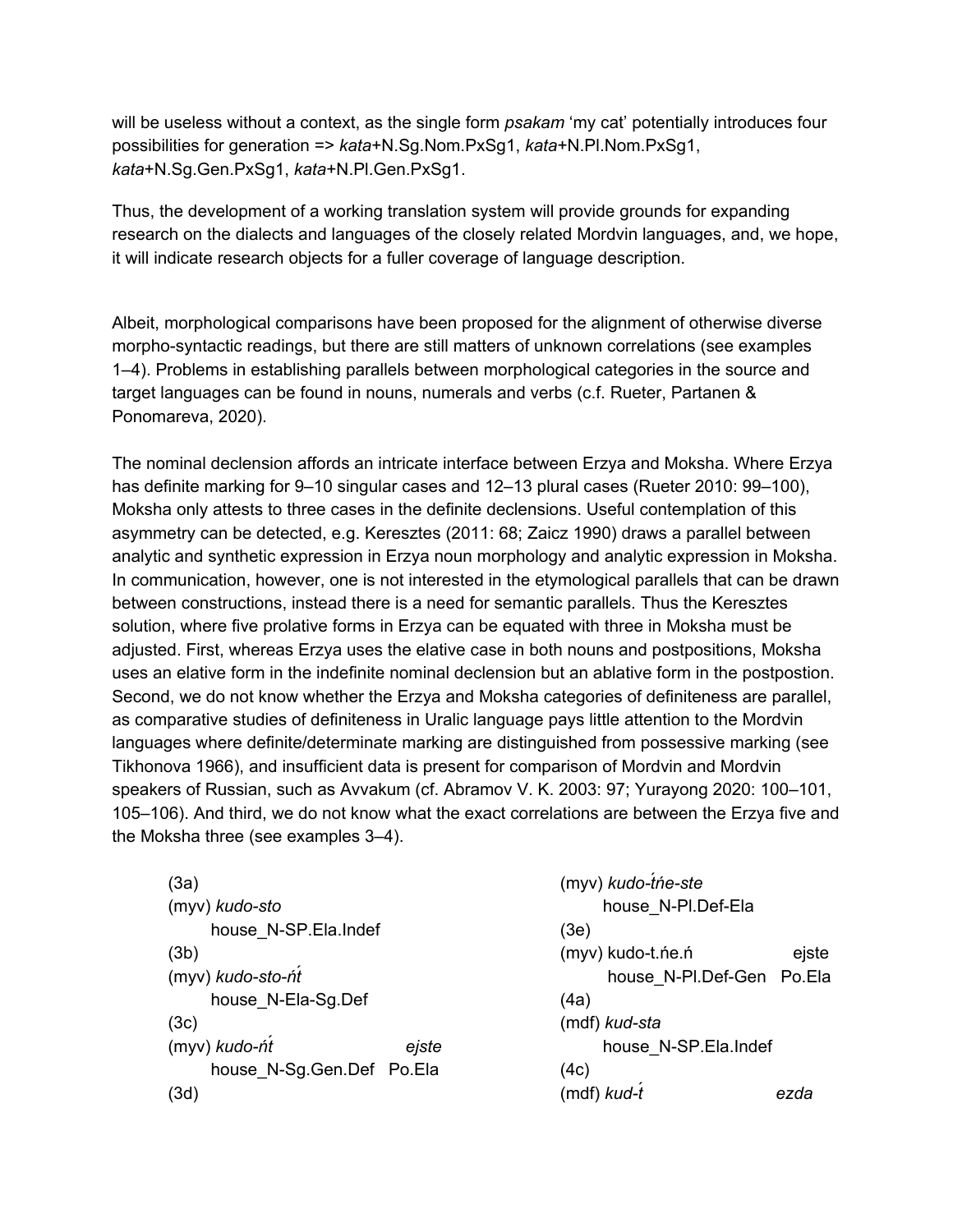house\_N-Sg.Gen.Def Po.Abl (4d) (mdf) kut-t.ńe.ń ezda house\_N-Pl.Gen.Def Po.Abl

While the five Erzya elative forms might be equated to the Moksha one elative plus two ablative forms, it will be simpler to address the prolative case (see examples 5–6), which, in addition to retaining one case in both languages, tends to show an alignment between the definite Erzya synthetic representation and the definite Moksha analytic construction; use of the Erzya analytic construction in the singular definite/determinate genitive is only attested 109 times in the ERME Sura-Sjatko corpus 1956–2000, whereas the synthetic construction can be found well over 5500 times. Hence, here it will suffice for initial work to align the pairs (5a=6a), (5b=6b) and (5d=6c). From a linguistic perspective, it would be interesting to see whether variation in Erzya prolative marking is simply a matter of spatial-temporal complementary distribution pertinent to Mordvin dialect studies (cf. Rueter 2016; 2020), or is there something more to it, as might be noted of at least Komi-Zyrian (cf . Nekrasova, 2019).

| (5a)                      |      | (6a)                      |      |
|---------------------------|------|---------------------------|------|
| (myv) kudo-va             |      | $(mdf)$ kud-ga            |      |
| house N-SP.Prl.Indef      |      | house N-SP.Prl.Indef      |      |
| (5b)                      |      |                           |      |
| (myv) kudo-va-ńt          |      |                           |      |
| house N-Prl-Sg.Def        |      |                           |      |
| (5c)                      |      | (6c)                      |      |
| (myv) kudo-ńt             | ezga | (mdf) kud-t               | ezga |
| house N-Sg.Gen.Def Po.Prl |      | house N-Sg.Gen.Def Po.Prl |      |
| (5d)                      |      |                           |      |
| (myv) kudo-tńe-va         |      |                           |      |
| house N-PI.Def-Prl        |      |                           |      |
| (5e)                      |      | (6e)                      |      |
| (myv) kudo-t.ne.n         | ezga | (mdf) kut-t.ńe.ń          | ezga |
| house N-PI.Def-Gen Po.Prl |      | house N-PI.Gen.Def Po.Prl |      |

The morphological categories of case, number, definiteness and person are shared with other nominals. In a word, when the NP head in contextually retrievable positions is elided, the subsequently promoted NP head automatically becomes the locus of NP category marking. This said, we can briefly examine the intricacies of Mordvin verbs.

From a Uralic studies and perhaps even a typological perspective, Mordvin verb morphology is known for its subject and subject-object<sup>2</sup> conjugation paradigms as well as a relatively elaborate

 $2$  Unlike the Amazon language Apurinã, where the verbs can take subject marking, object marking or a combination of the two, Mordvin verbs take either subject marking or a combination of subject and object marking (cf. Facundes 2000: 269–343, Freitas 2017: 84–92).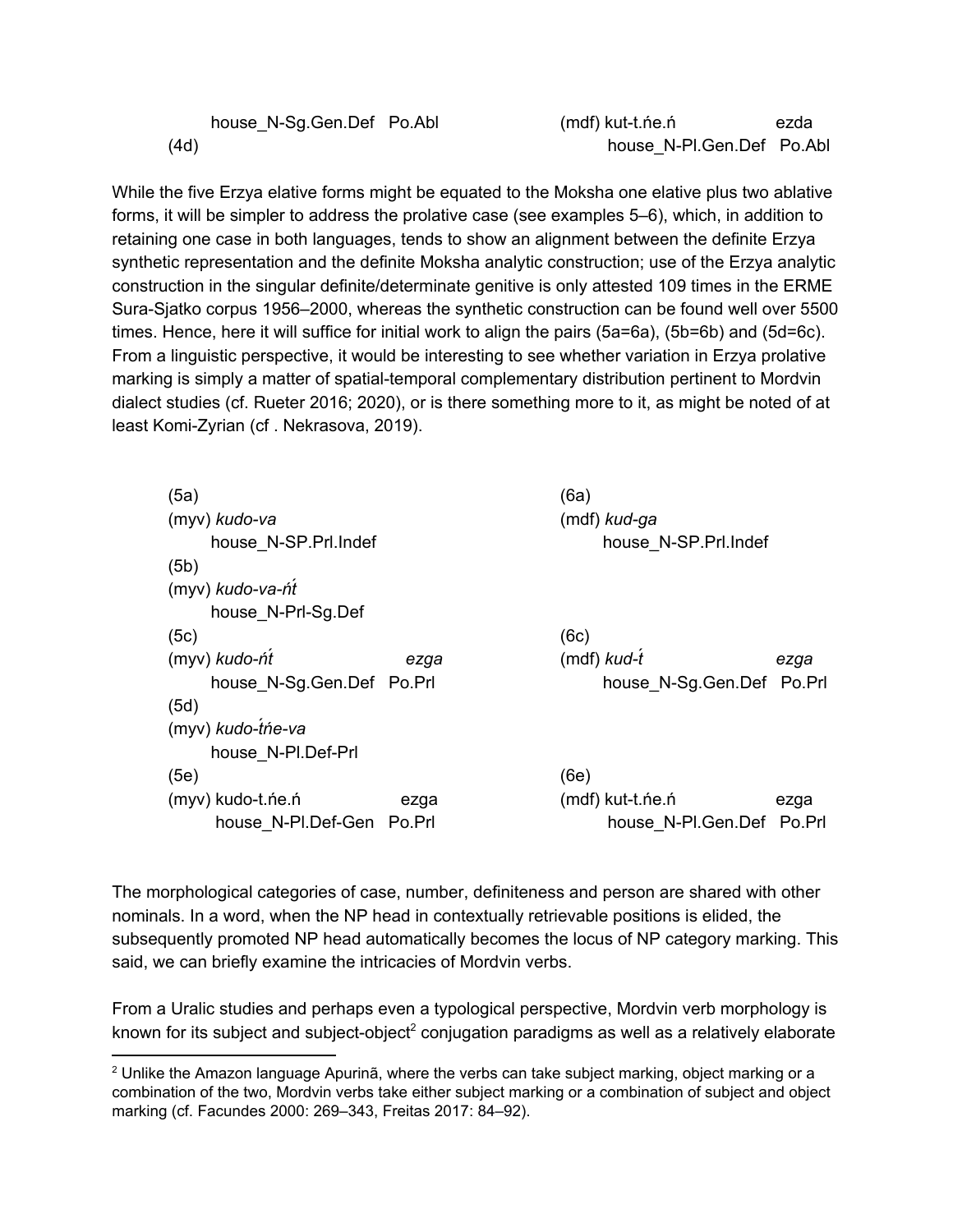set of moods. Within the language group, however, the most blatant places of asymmetry can be found in the subject-object conjugation and the second preterite (see Rueter & Tyres, 2018). In Erzya, subject-object marking tends to be limited to marking definite objects with stative verbs, on the one hand, and the addition of a total object stipulation when used with non-stative verbs, on the other. Moksha may also deviate from the total object stipulation especially in the case of frequentative verbs (see Bartens, 1999: 125, 175).

If we examine the finite verbal paradigms of the two literary Mordvin languages more extensively, we will note that 48% of 196 combinatory functions in the finite verbal paradigms involve either unambiguity or shared ambiguity (see Rueter 2016; in press: Linguistic distance between Erzya and Moksha, dependent morphology). An instance of unambiguous would, for example, involve a 1Sg subject and a 2Sg object. Shared ambiguity, however, might involve an entire series with a default 2nd person object in combination with the number category value plural applied to one or both of the core arguments of the verb. This means there is a lot of research required for disambiguation between languages. In this paper, we will confine ourselves to the use of the non-ambiguous form: indicative 3Sg Prt1, which will appear in our simple translation sentence (see 7, below).

# First Coding Challenges

In the Apertium Erzya-Moksha project we have started with pre-defined morphology and lexica (see Rueter, Hämäläinen & Partanen 2020). The pre-defined morphology, consisting of finite-state descriptions, and lexica provide elementary components for the development of Apertium shallow-transfer machine translation for the two Mordvin literary languages. Consistent with Mordvin study practices, descriptions of the two literary languages are often drafted in a manner where parallel and mutual features are aligned, and deviation from this unity is less regular. This practice can be utilized here for purposes of delimiting an example sentence as well as illustrating a few dimensions where shallow-transfer helps highlight morphological, lexical and syntactic features of the Erzya and Moksha siblings.

For purposes of illustration, we will focus on a three-word example sentence that can be translated from Erzya to Moksha and back again using the shallow-transfer concept. Here we have chosen a sentence meaning 'The cat walked around in the house.' (see 7.1–7.2).

(7.1) *Psaka-ś jaka-ś kudo-va-ńt́* cat\_N-Sg.Nom.Def walk\_V-Ind.Prt1.ScSg3 house\_N-Prl-Sg.Def

The three words of the Erzya sentence in (7.1) consist of two nouns in the definite/determinate declension and an intransitive verb third person singular in the first preterite. When translated into Moksha, a typical rendering would consist of two nouns with the same semantic content, but the word for 'cat' would have two distinct etymological backgrounds, whereas the verb 'to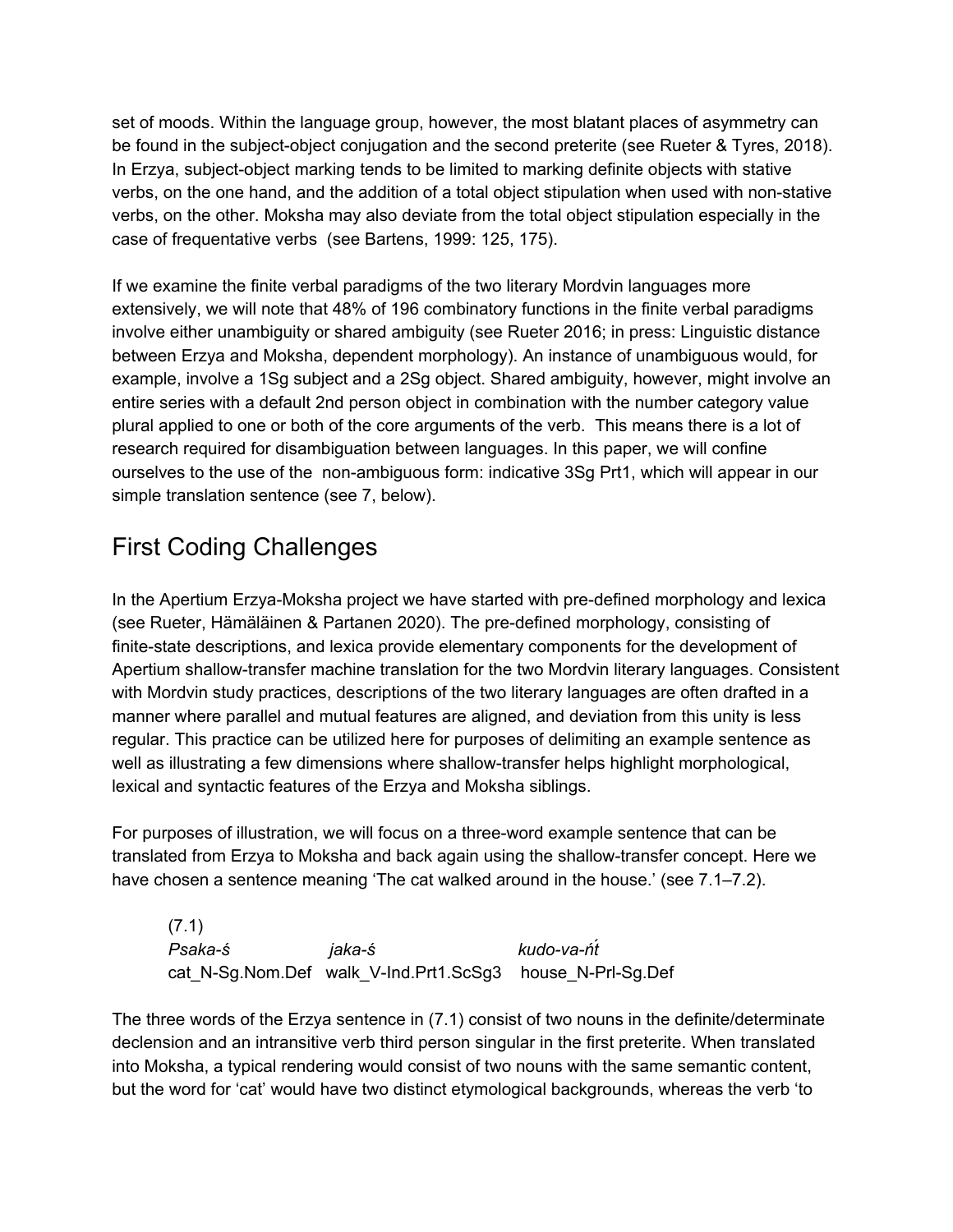walk' in *jakams* is of mutual background. On a syntactic level, we can also observe the alignment of the Erzya synthetic construction *kudo-va-ńt́* house\_N-Prl-Sg.Def 'around in the house' with the Moksha analytic construction *kud-t́ ezga* consisting of a noun house N-Sg.Gen.Def and a subsequent adposition Po.Prl 'around in the house'.

| (7.2)  |                                                                  |       |      |
|--------|------------------------------------------------------------------|-------|------|
| Kato-ś | iaka-ś                                                           | kud-t | ezaa |
|        | cat N-Sg.Nom.Def walk V-Ind.Prt1.ScSg3 house N-Sg.Gen.Def Po.Prl |       |      |

The simple sentence 'The cat walked around in the house.' in *psakaś jakaś kudovańt́* = *Псакась якась кудованть.*

Can be called in the Apertium tool with:

echo Псакась якась кудованть. | apertium -d. myv-mdf-biltrans

```
^Псака<n><sg><nom><def><@X>/Kaтa<n><sg><nom><def><@X>$
 Agramc<vblex><indic><pret1><s_sg3><@X>/@gramc<vblex><indic><pret1><s_sg3><@X>$
 ^кудо<n><sg><prl><def><@X>/куд<n><sg><prl><def><@X>$
\cdot..<sent>/..<sent>$
```
Figure 1. Bilingual transfer Erzya-to-Moksha 'The cat walks around in the house.'

The first lemma in the upper left is *psaka* 'cat', which is upper case, since it comes at the beginning of the sentence. 'Cat' is followed by the tags  $\langle n \rangle$  for noun,  $\langle s q \rangle$  for singular,  $\langle n q \rangle$ for nominative and <def> for definite. This is also the order the analyzer has been set up to produce in nearly all languages in the Giellatekno infrastructure, where the morphological description is made. The third lemma, *kudo* 'house', with its four tags only deviates from that of the first in the third tag from the left, <prl> for prolative. For this reason, part-of-speech, and additional grammatical categories can be directly transferred from the source language to the target language. If necessary, the tags can then be further dealt with to match what is needed for the target language.

The second lemma on the left is *jakams* 'to walk', which is followed by the tags <vblex> for regular verb, <indic> for indicative, <pret1> for preterite 1 and <s\_sg3> for third person singular, subject conjugation. The seemingly superfluous declarations of part-of-speech and morphological zero values such as indicative are for purposes of symmetry needed in the Apertium toolkit. The computer only possesses the information we have, so we give it that information here. One item that has been left out of the verbal analysis is the category of transitivity, which, although important for some languages in disambiguation, is only one of the many matters to be considered when dealing with verbal argument structure.

The Erzya noun *psaka* 'cat' can readily be aligned with Moksha noun *kata* through use of the bilingual dictionary, apertium-myv-mdf.myv-mdf.dix. The same can be achieved for the verb *jakams* 'to walk'. While the noun *kudo* 'house' can also be dealt with using the same .dix file. Conversion in structures, however, takes us back to alignment hypotheses, such as those noted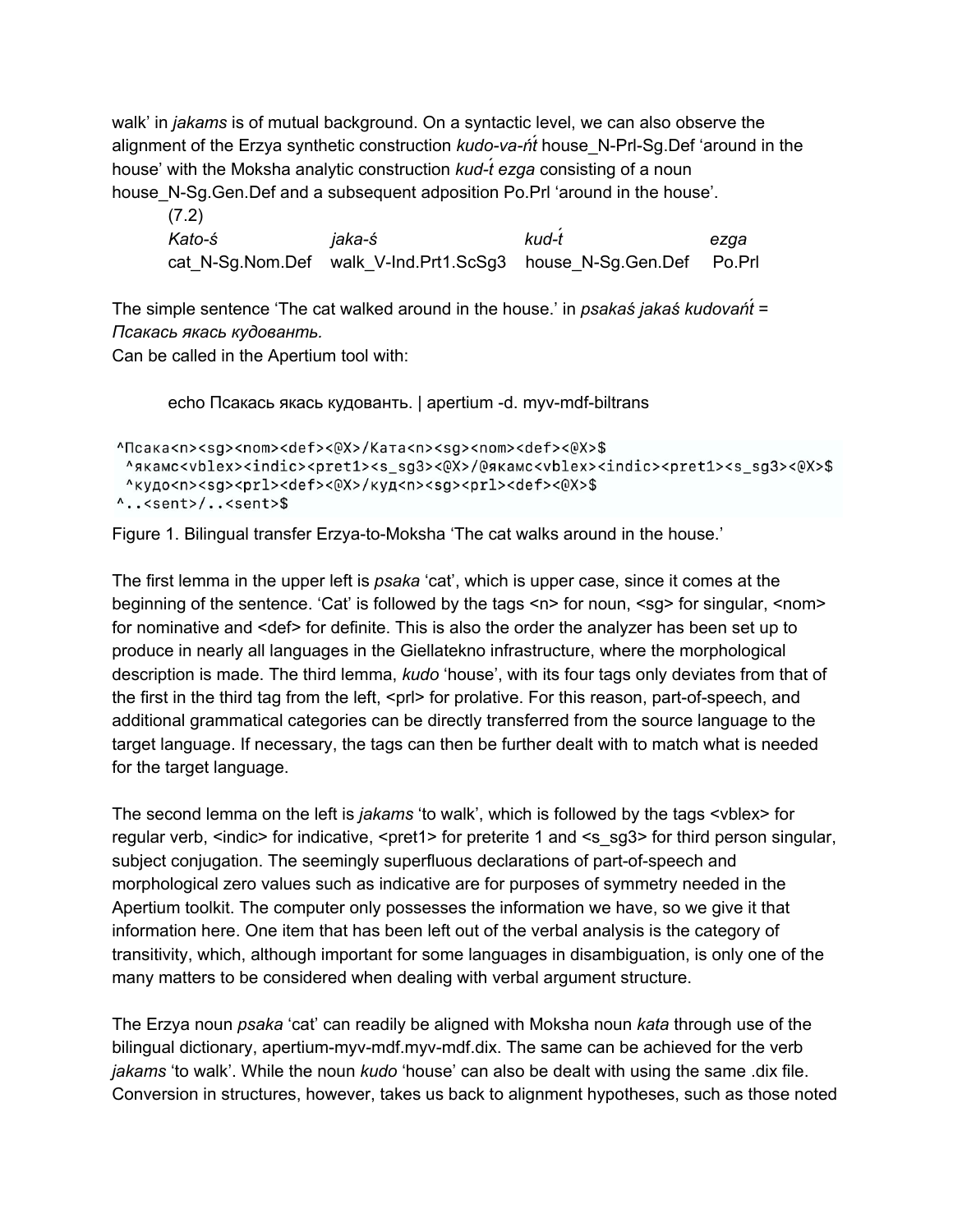above (Keresztes 2011), involving combinations of the morphological categories definiteness, case and number with distinct reflexes in Erzya and Moksha.

Erzya, on the one hand, has two representations of the combination singular + prolative + definite, while Moksha has but one, on the other. The most common representation in Erzya is a synthetic structure, which with the word *kudo* 'house' can be shown as *kudo-va-ńt́* with the gloss house N-Prl-Def.Sg 'around in the house'. The Erzya morphological structure, consisting of one word form, must then be transformed to a two-word structure for Moksha, where the word for house is generated in the definite genitive singular followed by a postposition representing the prolative case (see analysis in example 8.1 and generation in 8.2–3).

8.1 (Erzya) *kudovańt́ => kudo*+N+Sg+Prl+Def 8.2 (Moksha) *kud*+N+Sg+Gen+Def PLUS Po+Prl 8.3 (Moksha) => *kudt́ ezga*

This transfer from the synthetic vs analytic chunks can be dealt with using a special rule in the apertium-myv-mdf.myv-mdf.t1x file (see Figure 2.). This rule transfers two nominal categories: number and definiteness from the Erzya stem to the Moksha stem automatically, whereas the prolative case marker at this point is hard-coded into the prolative postposition *ezga*.

```
<rule comment="noun in definite prolative: is definite genitive noun with ezga">
  <pattern>
    <pattern-item n="n.prl.def"/>
  </pattern>
  <action>
    \langle 011<chunk name="PrlDef" case="caseFirstWord">
        <tags>
          <tag><lit-tag v="SN"/></tag>
        </tags>
        5112<clip pos="1" side="tl" part="lem"/> <!-- sourceL lemma -> targetL lemma -->
          <clip pos="1" side="tl" part="a_nom"/> <!-- Part-of-Speech -->
          <clip pos="1" side="tl" part="a_number"/> <!-- Number category -->
          <lit-tag v="gen"/> <!-- Target language case requirement -->
           <clip pos="1" side="tl" part="a_definiteness"/> <!-- Category of definiteness -->
        \langle/lu>

        \langlelu>
          \langlelit v="\existsзга"/>
          \left\langlelit-tag v="adp"/>
          <lit-tag v="prl"/>
        \langle/lu>
      </chunk>
    \langle/out>
  \langle/action>
\langle/rule>
```
Figure 2. Transfer rule: Erzya N.Sg.Prl.Def => Moksha N.Sg.Gen.Def Po.Prl

The pattern-item, corresponding to a definite (*def*) Erzya noun in the prolative case (*prl*) brings about an action with two lexical units (*lu*). The first lexical unit, Erzya *kudo* 'house' is transferred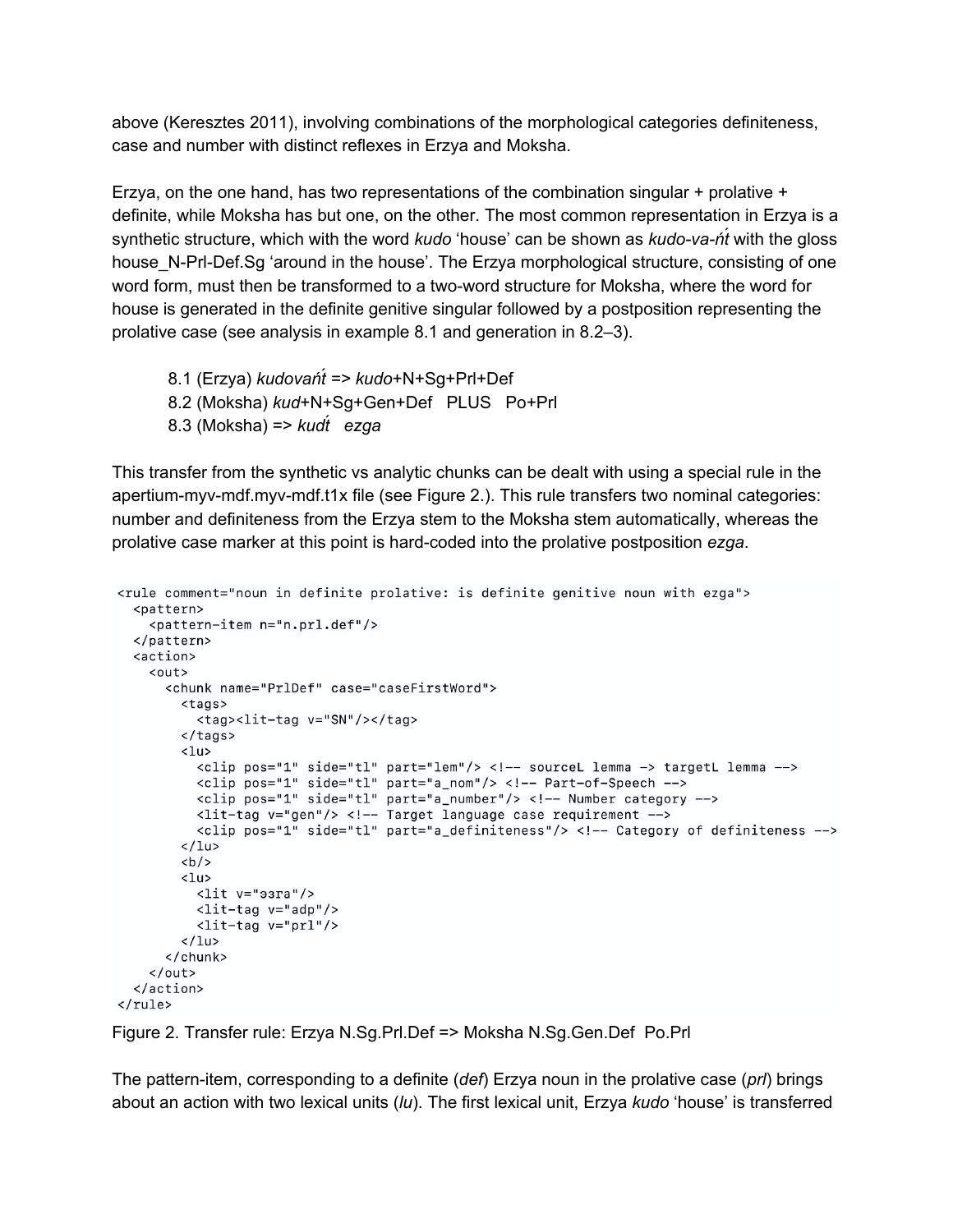by lemma (*lem*) to the Moksha equivalent *kud*. The Moksha noun *kud* 'house' then inherits, as it were, the categories of number (*a\_number*) and definiteness (*a\_definiteness*), and the genitive (*gen*) case is added as a target language case requirement for the postpositional complement. Then a prolative postposition is introduced with the second lexical unit.

With everything in place and no other ambiguity the command-line provides us with an accurate output to Moksha:

echo "Псакась якась кудованть" | apertium -d . myv-mdf Катось якась кудть эзга 'The cat walked around in the house'

#### Future Work and Conclusions

We have described some of the current work conducted on applying the Apertium shallow-transfer machine translation toolkit to the Erzya and Moksha languages. In addition, we have shed some light into the future directions that this work can take and how it can be of a mutual benefit for linguistics and language technology research.

As we have described in this paper, some of the rule-based methods in use in Apertium can also be modeled with neural networks to a degree. Therefore it is an important question to be answered in the future to what degree machine learning based modules can be plugged in to the Apertium pipeline. Instead of having a machine translation solution that relies entirely on rules or neural machine translation, it is more fruitful to look at the intersection of both approaches.

Nevertheless, in order to gain the maximum benefit from a shallow-transfer based approach, it is important to focus on building more parallel lexica. Preferably in such a fashion, that the lexica are multilingual rather than bilingual as it makes it possible to have multiple translation directions.

Important work has been done with open-source lexica in the Finnotka project (Ferenczi et al 2018), where limited open-source texts have been utilized for producing initial parallel lexicon. The Apertium Project has been able to utilize Google Summer of Codes (GSoC) projects to advance a large variety of necessary code. One outcome has been a month's worth of Udmurt-Komi-Zyrian lexica for the translation toolkit and this will merit further investigation into use of non-speaker programming for lexical enhancement.

Harmonization in the morphological tagging practices, the transferability of morpho-semantic categories and successful alignment of syntactic dependencies between languages all require continuous constructive discourse and planning. As of November 15th 2020, there are already 11 Uralic languages represented in the Universal Dependencies project: Estonian, Finnish,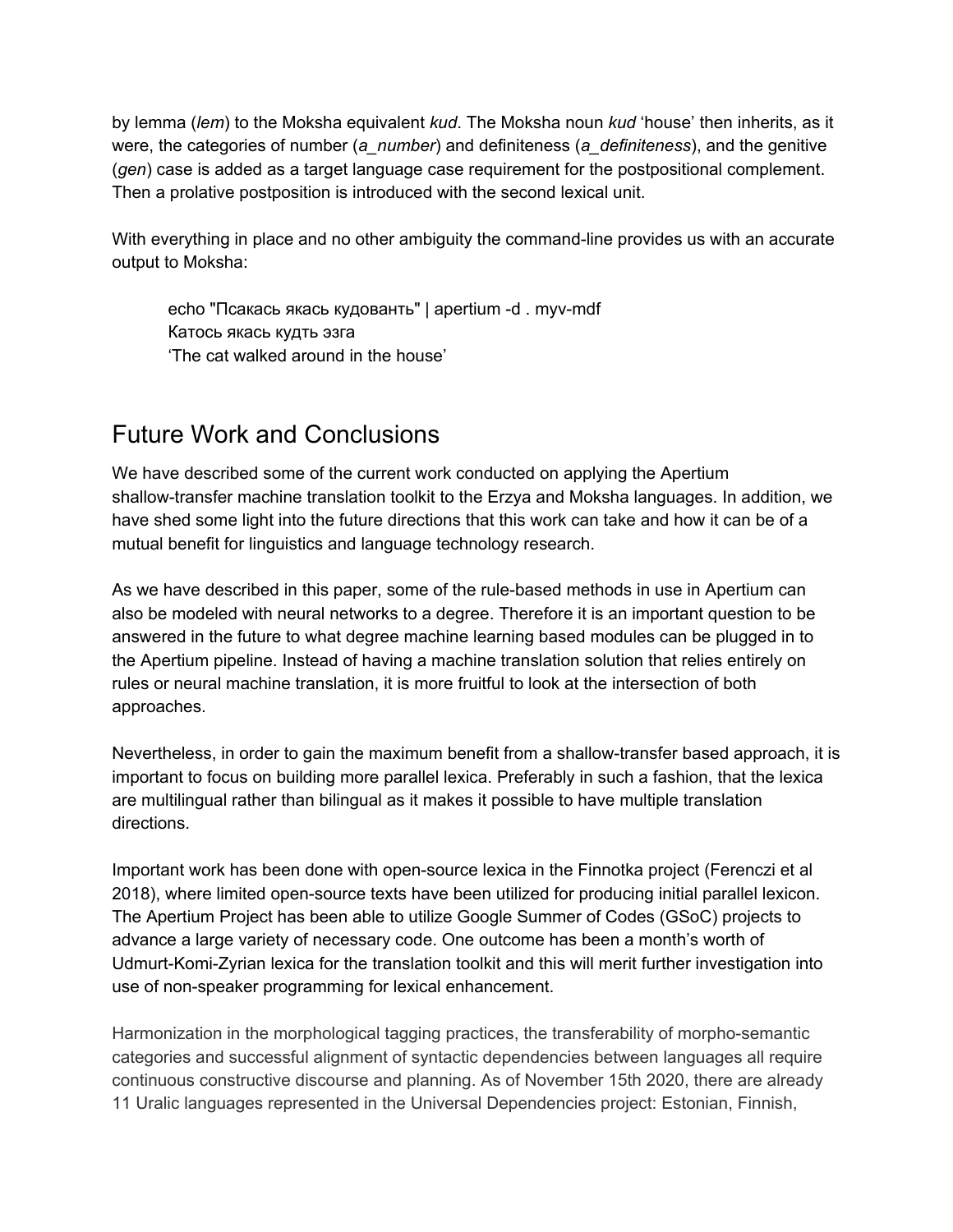Karelian, Livvi-Karelian; North Sami, Skolt Sami; Erzya, Moksha; Komi-Permyak, Komi-Zyrian; Hungarian (see Zeman, Daniel et al 2020).

Grouping language projects at Apertium into clusters of closely related languages means that we can follow the lead of work with the Romance languages at Apertium, as well as work with Balto-Finnic language. At present there are 14 Uralic languages involved at varied levels of progress in work with the Apertium toolkit: Estonian, Finnish, Olonets-Karelian, Karelian; Hungarian; Komi-Zyrian, Komi-Permyak, Udmurt; Hill Mari, Meadow/Eastern Mari; Inari Sami, Northern Sami; Erzya, Moksha. The well over 20 apertium language pairs including at least one Uralic language provide further indication of reuse and new outcomes for fieldwork vocabulary, syntax and other amassed in Finno-Ugric and Uralic studies over the past couple of centuries. These language pairs (fin-deu, fin-eng, fin-est, fin-fkv, fin-hun, fin-krl, fin-nor, fin-olo, fin-rus, fin-udm, kpv-fin, kpv-mhr, liv-fin, mrj-fin, myv-fin, olo-fin, sme-fin, udm-kpv, udm-rus, tur-fin, etc.) may provide for parallel development and testing for shared translation projects. The presence of non-related language pairs is also beneficial, as they may provide insight into transfer rule construction for phenomena not encountered elsewhere.

## Acknowledgements

The Erzya-Moksha translation pair will best learn from the languages with several translation targets or sources. We have received an abundance of assistance from Ph.D. T. Trosterud for experience with translation between Uralic languages at Giellatekno, Ph.D.T. Pirinen and his work with the Finnish-German pair, Ph.D. F. Tyers and Ph.D. J. Washington for their interest and insights on language category transfer as well as T. Didriksen and K. Unhammer for making sure the Apertium infrastructure is working right<sup>3</sup>.

#### References

Abramov, V. K. (2003). Аввакум [Avvakum]. In: Мордовия, Энциклопедия в двух томах, Том 1 А–М. Главнай пелакцирееая коллегия: Главный редактор А. И. Сухарев, Заместитель главного редактора В. А. Юрченков, Ответственный секретарь П. П. Кузнецов, И. М. Арсентьев, Ш. И. Ахметов, Э. А. Боксимер, Н. В. Бурмистров, архиепископ Варсонофий, Г. Г. Вдовин, С. М. Вдовин, В. Д. Волков, Е. В. Воскресенский, Н. И. Еналеев, Н. В. Заварюхин, Г. М. Измалкин, И. А. Калинкни, Б. Ф. Кевбрин, В. А. Кечкин, А. М. Кокинов, В. А. Кокорев, В. В. Конаков, Н. С. Куратов, В. В. Литюшкин, А. С. Лузгин, Н. П. Макаркин, В. М. Макушкин, Н. Ф. Мокшин, Е. Г. Осовский, Н. В. Петрушкин, А. О. Пиксаев, В. А. Попков, А. М. Пыков, В. П. Селяев, А. И. Солдатов, С. Ф. Сорокин, Б. И.

 $3$  Here are a couple of irc channels on the chat. freenode. net where we have been able to get almost instant feedback #apertium (Apertium development), #hfst (Helsinki Finite-State Technology for Giellatekno infrastructural questions), # \_u-dep (discussions pertaining to Universal Dependencies projects)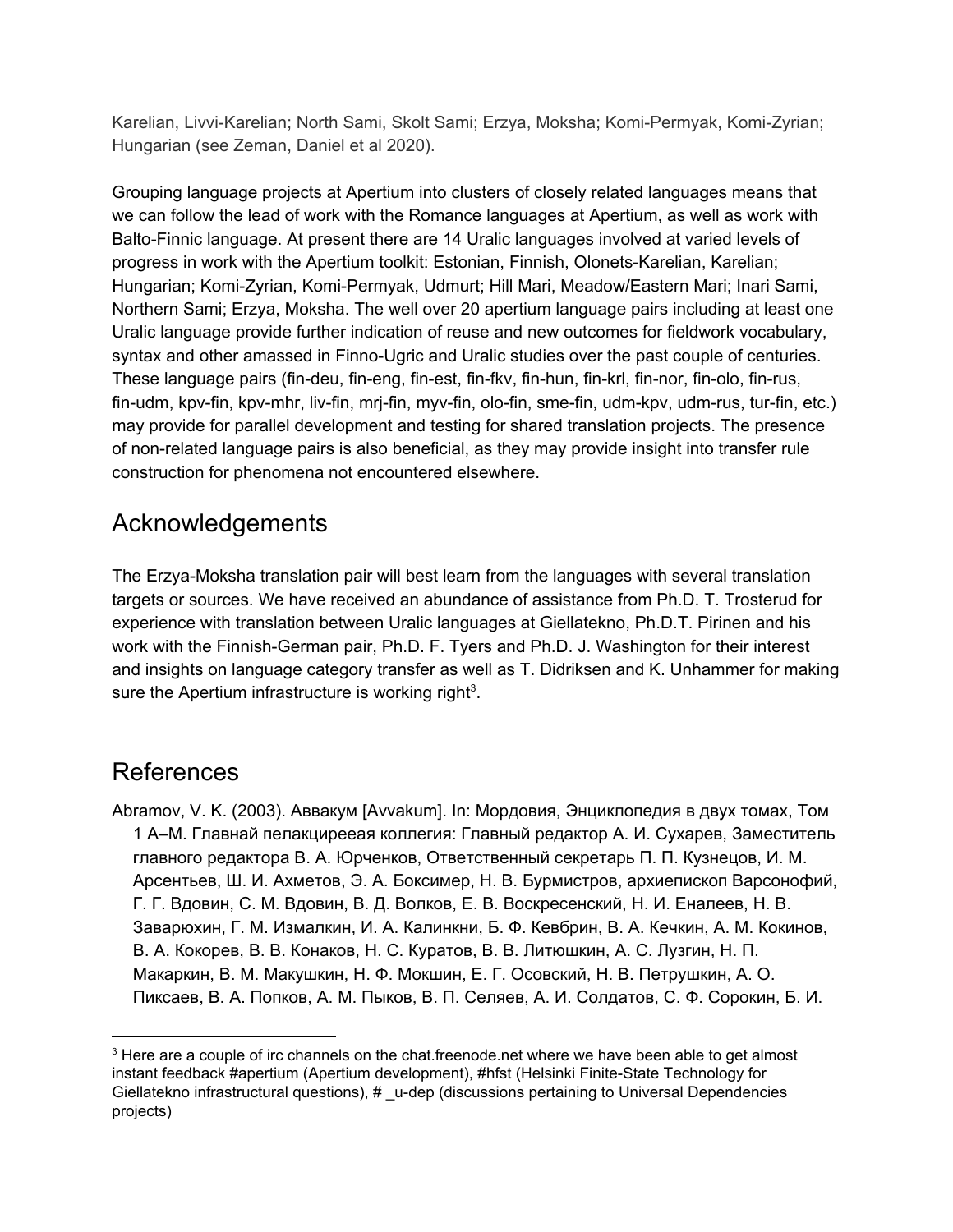Стародубов, Т. В. Тюрина, П. В. Шичкин, Д. В. Цыганкин, В. Д. Черкасов. – Саранск. Мордовское книжное издательство. 97.

- Alnajjar, K., Hämäläinen, M., & Rueter, J. (2020). On Editing Dictionaries for Uralic Languages in an Online Environment. teoksessa *Proceedings of the Sixth International Workshop on Computational Linguistics of Uralic Languages* (Sivut 26–30). The Association for Computational Linguistics.
- Alnajjar, K., Hämäläinen, M., Rueter, J., & Partanen, N. (2020). Veʹrdd. Narrowing the Gap between Paper Dictionaries, Low-Resource NLP and Community Involvement. In *Proceedings of the 28th International Conference on Computational Linguistics: System Demonstrations*
- Bartens, Raija (1999). *Mordvalaiskielten rakenne ja kehitys.* Suomalais-Ugrilaisen Seuran Toimituksia 232. Helsinki.
- Corbí Bellot, A. M., Forcada, M. L., Ortiz Rojas, S., Pérez-Ortiz, J. A., Ramírez Sánchez, G., Sánchez-Martínez, F., Alegría Loinaz, I., Mayor Martínez, A., & Sarasola Gabiola, K. (2005). An open-source shallow-transfer machine translation engine for the Romance languages of Spain. In *Proceedings of the 10th Conference of the European Association for Machine Translation*.
- EKM (2000). = Д. В. Цыганкин (отв. ред.) и др., *Эрзянь кель*. Морфология. Саранск, Красный Октябрь.
- EKS (2011). *Эрзянь кель*. Синтаксис : тонавтнемапель / Н. А. Агафонова, Р. А. Алёшкина, Г. Ф. Беспалова [ды лият] ; анокстазь Д. В. Цыганкинэнь ветямонзо ало. – Саранск : Изд-во Мордов. Ун-та. – 208 с. – На мордов.-эрзя яз.
- Ens, J., Hämäläinen, M., Rueter, J., & Pasquier, P. (2019). Morphosyntactic Disambiguation in an Endangered Language Setting. In M. Hartmann, & B. Plank (Eds.), *22nd Nordic Conference on Computational Linguistics (NoDaLiDa): Proceedings of the Conference* (pp. 345-349). (Linköping Electronic Conference Proceedings; No. 167), (NEALT Proceedings Series; No. 42). Linköping University Electronic Press.
- Erina, O. & Rueter, J. (2018, February 5). Shoksha Kolkhoznikin' val'gij 1932--1933 (Version v1.0) <https://zenodo.org/badge/120288368.svg> (Collection of proofread texts and originals)

ERME: Erzya and Moksha Extended Corpora. Rueter, Jack & Olga Yerina (eds., compilers.). (Partially accessible: [http://gtweb.uit.no/u\\_korp/?mode=myv,](http://gtweb.uit.no/u_korp/?mode=myv) [https://korp.csc.fi/korp/?mode=other\\_languages#?lang=fi&stats\\_reduce=word&cqp=%5B%5](https://korp.csc.fi/korp/?mode=other_languages#?lang=fi&stats_reduce=word&cqp=%5B%5D&corpus=erme_myv) [D&corpus=erme\\_myv](https://korp.csc.fi/korp/?mode=other_languages#?lang=fi&stats_reduce=word&cqp=%5B%5D&corpus=erme_myv))

- Evsevʹev, M. E. (1928/29) = Евсевьев, М. Е. 1928/29: *Основы Мордовской Грамматики – Эрзянь грамматика.*
- Facundes, Sidney Da Silva (2000). *The Language of the Apurinã People of Brazil (Maipure/Arawak).* (A Dissertation submitted to the Faculty of the Graduate School of State University of New York at Buffalo in partial fulfillment of the requirements for the degree of Doctor of Philosophy Department of Linguistics.)
- Ferenczi, Zsanett; Mittelholcz, Iván; Simon, Eszter (2018). Automatic Generation of Wiktionary Entries for Finno-Ugric Minority Languages. In: Tommi A. Pirinen, Michael Riessler, Jack Rueter, Trond Trosterud, Francis M. Tyers (eds.): *Proceedings of the Fourth International*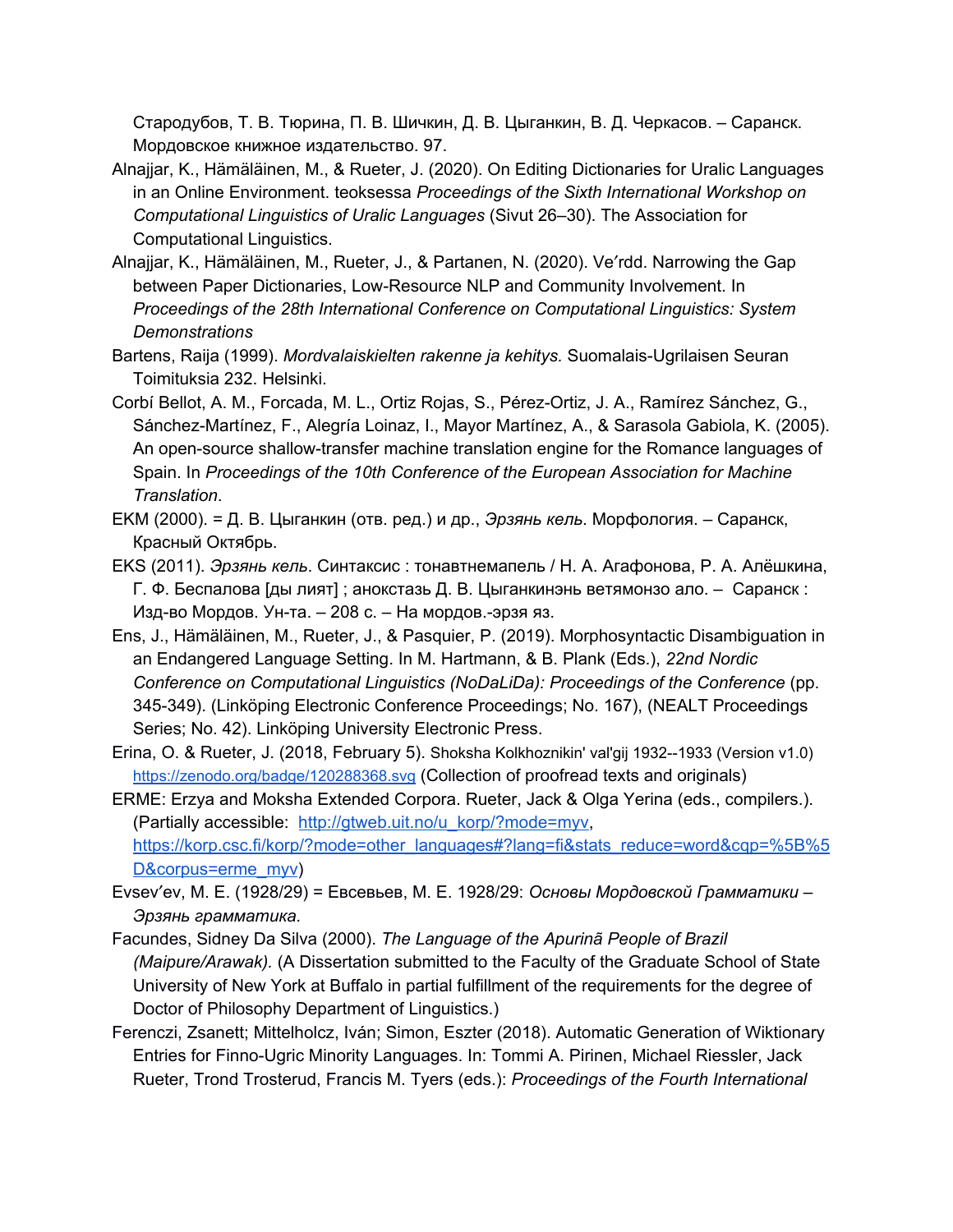*Workshop on Computational Linguistics of Uralic Languages.* Association for Computational Linguistics, 2018. pp. 39-50.

- Forcada, M. L., Ginestí-Rosell, M., Nordfalk, J., O'Regan, J., Ortiz-Rojas, S., Pérez-Ortiz, J. A., Sánchez-Martínez, F., Ramírez-Sánchez, G. & Tyers, F. M. (2011). Apertium: a free/open-source platform for rule-based machine translation. Machine translation, 25(2), 127-144.
- Freitas, Marília Fernanda Pereira De. (2017). *A POSSE EM APURINÃ: descrição de construções atributivas e predicativas em comparação com outras línguas Aruák.* (Tese apresentada ao Programa de Pós-graduação em Letras da Universidade Federal do Pará – Doutorado acadêmico em Letras – estudos Linguísticos, como requisito para obtenção do título de Doutor. Orientador: Prof. Dr. Sidney da Silva Facundes. Coorientadora: Profª. Drª. Patience Epps.) 84–92
- Garrett, A. (2018). Online dictionaries for language revitalization. In The Routledge Handbook of Language Revitalization. UC Berkeley.
- Gheno, Danilo (1995). "Mordwinisch" oder "Mokschanisch und Erzanisch"? In: Zaicz (ed), Zur Frage der uralischen Schriftsprachen. Linguistica, Series A, Studia et dissertationes, 17. Budapest. 57–61.
- Hamari, Arja (2007). The negation of stative relation clauses in the Mordvin languages. MSFOu 254. Helsinki, Suomalais-Ugrilainen Seura.
- Hämäläinen, M., & Alnajjar, K. (2019a). A Template Based Approach for Training NMT for Low-Resource Uralic Languages - A Pilot with Finnish. In *ACAI 2019: Proceedings of the 2019 2nd International Conference on Algorithms, Computing and Artificial Intelligence* (pp. 520-525). ACM.
- Hämäläinen, M., & Alnajjar, K. (2019b). Let's FACE it: Finnish Poetry Generation with Aesthetics and Framing. In K. V. Deemter, C. Lin, & H. Takamura (Eds.), *12th International Conference on Natural Language Generation: Proceedings of the Conference* (pp. 290-300)
- Hämäläinen, M., & Rueter, J. (2018). Development of an Open Source Natural Language Generation Tool for Finnish. In *Proceedings of the Fourth International Workshop on Computational Linguistics of Uralic Languages* (pp. 51-58). The Association for Computational Linguistics.
- Hämäläinen, M., Tarvainen, L. L., & Rueter, J. (2018). Combining Concepts and Their Translations from Structured Dictionaries of Uralic Minority Languages. In N. Calzolari , K. Choukri, C. Cieri, T. Declerck, S. Goggi, K. Hasida, H. Isahara, B. Maegaard, J. Mariani, H. Mazo, A. Moreno, J. Odijk, S. Piperidis, & T. Tokunaga (Eds.), Proceedings of the Eleventh International Conference on Language Resources and Evaluation (LREC 2018) (pp. 862-867).
- Hämäläinen, M., & Wiechetek, L. (2020). Morphological Disambiguation of South Sámi with FSTs and Neural Networks. In Proceedings of the 1st Joint SLTU and CCURL Workshop (SLTU-CCURL 2020) (pp. 36-40). European Language Resources Association (ELRA).
- Hämäläinen, M. (2019). UralicNLP: An NLP Library for Uralic Languages. Journal of open source software, 4(37), [1345]. <https://doi.org/10.21105/joss.01345>
- Keresztes, L. (2011). Bezetés a mordvin nyelvészetbe. Debreceni Egyetemi Kiadó.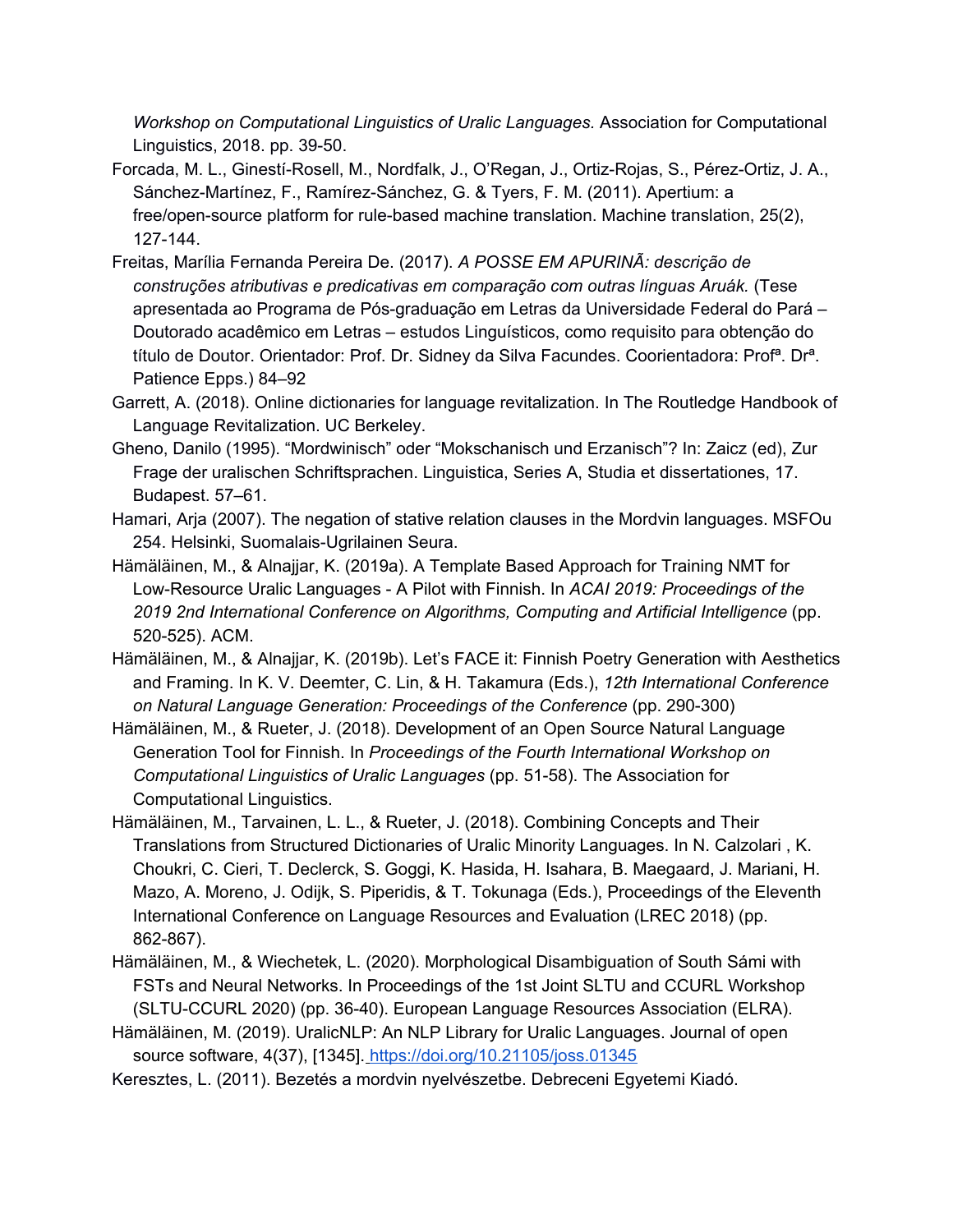- Kocmi, T., & Bojar, O. (2018). Trivial Transfer Learning for Low-Resource Neural Machine Translation. In Proceedings of the Third Conference on Machine Translation: Research Papers (pp. 244-252).
- Luutonen, Jorma et al (2007). Lexica Societatis Fenno-Ugricae XXXI:I. Electronic Word Lists: Mari, Mordvin and Udmurt with SFOu WordListTool 1.3 for PC and Mac. Finno-Ugrian Society. 2007.
- MKM (2000). *Мокшень кяль. Морфология*: Вузонь мокшень и финно-угрань отделениянь тонафнихненди учебник / Серматф-тиф Н. С. Алямкинонь кядяла. – Саранск: Тип. «Крас. Окт.». – 236 с. – Мордов.-мокша яз.
- MKS (2008). *Мокшень кяль. Синтаксис : Учебник.* / аноклаф-тиф Н. С. Алямкинонь и О. Е. Поляковонь профессорхнень вятемаснон ала. – Саранск : Изд-во Мордов. ун-та. – 200 с. – На морд.-мокша яз.
- Moshagen, Sjur; Jack Rueter, Tommi Pirinen, Trond Trosterud, and Francis M. Tyers. (2014). Open-Source Infras-tructures for Collaborative Work on Under-Resourced Languages. In *The LREC 2014 Workshop "CCURL 2014- Collaboration and Computing for Under-Resourced Languages in the Linked Open Data Era"*, pages 71–77.
- Nekrasova, G. A. (2019) = Некрасова, Г. А. "Конкуренция пролативных суффиксов в коми языке: Опыт корпусного исследования." Актуальные вопросы коми и пермского языкознания. Труды Института языка, литературы и истории Коми НЦ УрО РАН. Выпуск 77. (2019): 53-63.
- Ngo, T.V., Nguyen, P.T. , Ha, T.L., Dinh, & K.Q., Nguyen, L.M. (2020). Improving Multilingual Neural Machine Translation For Low-Resource Languages: French, English - Vietnamese. In *Proceedings of the 3rd Workshop on Technologies for MT of Low Resource Languages*. (pp. 55–61)
- Paasonen Heikki (1990-1996) = Lexica Societatis Fenno-Ugricae XXIII,1-4: *H. Paasonens Mordwinisches Wörterbuch* zusammengestellt von Kaino Heikkilä, Bände I-IV, unter mitarbeit von Hans-Hermann Bartens, Aleksandr Feoktistow und Grigori Jermuschkin, bearbeitet und herausgegeben von Martti Kahla. (XXXI-LXXXVI). Suomalais-Ugrilainen Seura.
- Partanen, Niko & Rueter, Jack. (2019). Survey of Uralic Universal Dependencies development. In: Proceedings of the Third Workshop on Universal Dependencies (UDW, SyntaxFest 2019). (pp. 78-86.)
- Partanen, N., Blokland, R., Lim, K., Poibeau, T., & Rießler, M. (2018). The First Komi-Zyrian Universal Dependencies Treebanks. In Second Workshop on Universal Dependencies (UDW 2018), November 2018, Brussels, Belgium (pp. 126-132).
- Pirinen, T. A. (2015). Development and Use of Computational Morphology of Finnish in the Open Source and Open Science Era: Notes on Experiences with Omorfi Development. *SKY Journal of Linguistics*, 28.
- Pirinen, T. A. (2019). Apertium-fin-eng–Rule-based Shallow Machine Translation for WMT 2019 Shared Task. In Proceedings of the Fourth Conference on Machine Translation (Volume 2: Shared Task Papers, Day 1) (pp. 335-341).
- Reynolds, R. J. (2016). Russian natural language processing for computer-assisted language learning. UiT The Arctic University of Norway Doctoral Dissertation.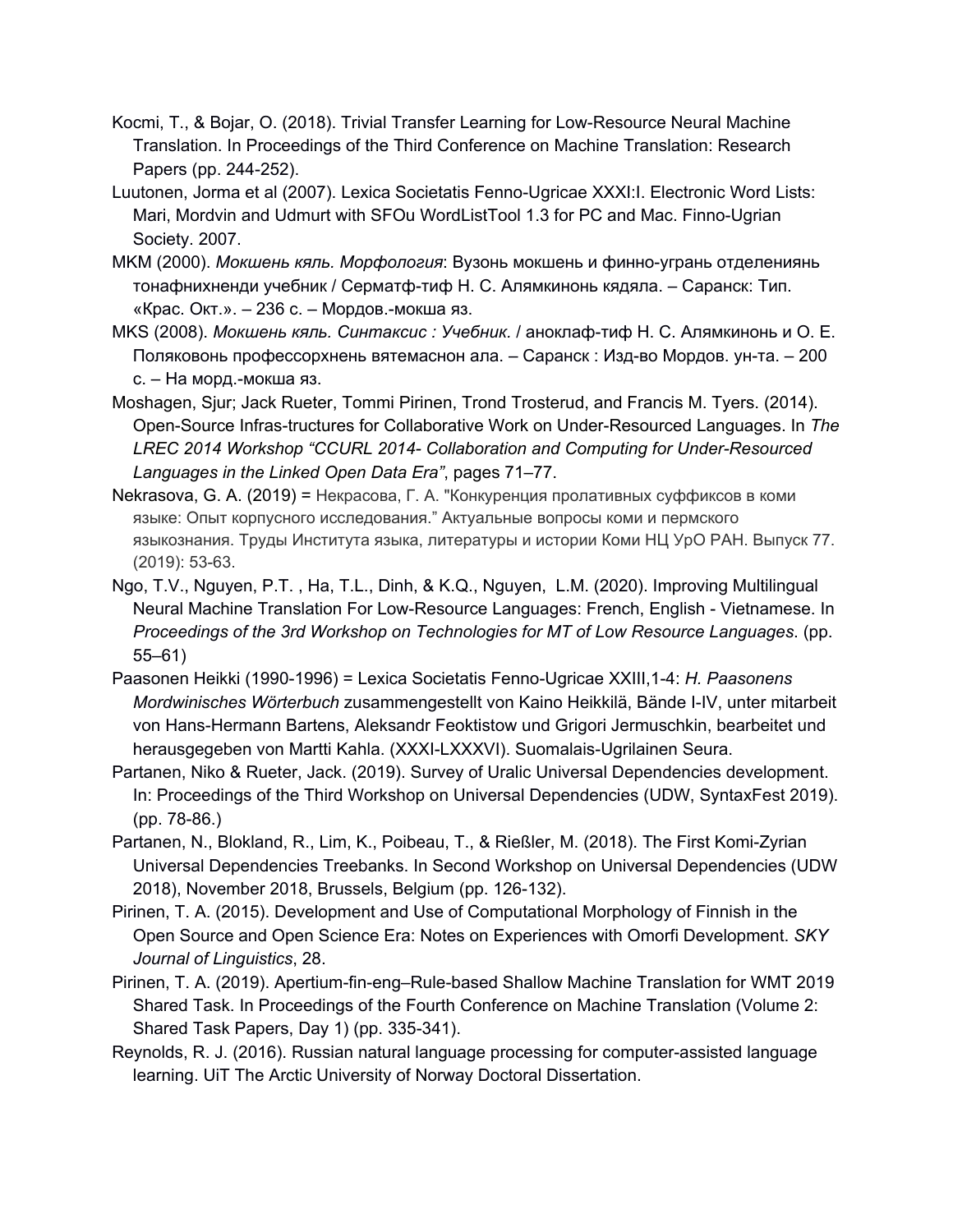- Rueter, J. & Hämäläinen, M. (2020). FST Morphology for the Endangered Skolt Sami Language. In D. Beermann, L. Besacier, S. Sakti, & C. Soria (Eds.), *Proceedings of the 1st Joint SLTU and CCURL Workshop (SLTU-CCURL 2020)* (pp. 250-257). European Language Resources Association (ELRA).
- Rueter, J. M., & Hämäläinen, M. (2017). Synchronized Mediawiki based analyzer dictionary development. In *3rd International Workshop for Computational Linguistics of Uralic Languages Proceedings of the Workshop*. Association for Computational Linguistics.
- Rueter, J., Hämäläinen, M., & Partanen, N. (2020). Open-Source Morphology for Endangered Mordvinic Languages. In *Proceedings of Second Workshop for NLP Open Source Software (NLP-OSS)* (pp. 94–100). The Association for Computational Linguistics.
- Rueter, J., Partanen, N., & Ponomareva, L. (2020). On the questions in developing computational infrastructure for Komi-Permyak. In Proceedings of the Sixth International Workshop on Computational Linguistics of Uralic Languages (pp. 15-25).
- Rueter, Jack and Tyers, Francis. (2018). Towards an open-source universal-dependency treebank for Erzya. In Proceedings of the Fourth International Workshop on Computational Linguistics of Uralic Languages (IWCLUL2018, pages 106–118.
- Rueter, Jack (2010). *Adnominal Person in the Morphological System of Erzya.* Suomalais-Ugrilaisen Seuran Toimituksia 261. Helsinki: Suomalais-Ugrilainen Seura.
- Rueter, Jack. (2014). The Livonian-Estonian-LatvianDictionary as a threshold to the era of language technological applications. *Eesti ja soome-ugrikeeleteaduse ajakiri,* 5(1):251–259.
- Rueter Jack (2016). Towards a systematic characterization of dialect variation in the Erzya speaking world, Isoglosses and their reflexes attested in and around the Dubyonki Raion. In Ksenia Shagal with Heini Arjava (eds): Mordvin languages in the field. Uralica Helsingiensia 10.
- Rueter, Jack (in press). Linguistic distance between Erzya and Moksha, dependent morphology.
- Rueter, Jack (2020). Корпус национальных мордовских языков: принципы разработки и перспективы функционирования/ действия [A Corpus of National Mordvin Languages: principles of development and perspectives of functionality]. Финно-угорские народы в контексте формирования общероссийской гражданской идентичности и меняющейся окружающей среды. : материалы междунар. науч. конф. г. Саранск, 8–9 октября 2020 г. / [отв. ред. чл.-корр. РАН Н. М. Ансентьев]. – Саранск. Изд. Центр Ист.-социал ин-та. – 118–127.
- Salimzyanov, I., Washington, J., & Tyers, F. (2013). A free/open-source Kazakh-Tatar machine translation system. *Machine Translation Summit XIV*, (pp. 175-182).
- Snoek, C., Thunder, D., Loo, K., Arppe, A., Lachler, J., Moshagen, S., & Trosterud, T. (2014, June). Modeling the noun morphology of Plains Cree. In *Proceedings of the 2014 Workshop on the Use of Computational Methods in the Study of Endangered Languages* (pp. 34-42).
- Sundetova, A., Karibayeva, A., & Tukeyev, U. (2014). Structural Transfer Rules for Kazakh-to-English Machine Translation in The Free/Open-Source Platform Apertium. *Türkiye Bilişim Vakfı Bilgisayar Bilimleri ve Mühendisliği Dergisi*, 7(2), 48-53.
- Tikhonova, T. M. (1966). = Tichonova, T. M. (1966). Expression of definiteness and indefiniteness of the direct object in the Mordvin languages. *Советское финно-угроведение* (4), 241–245.